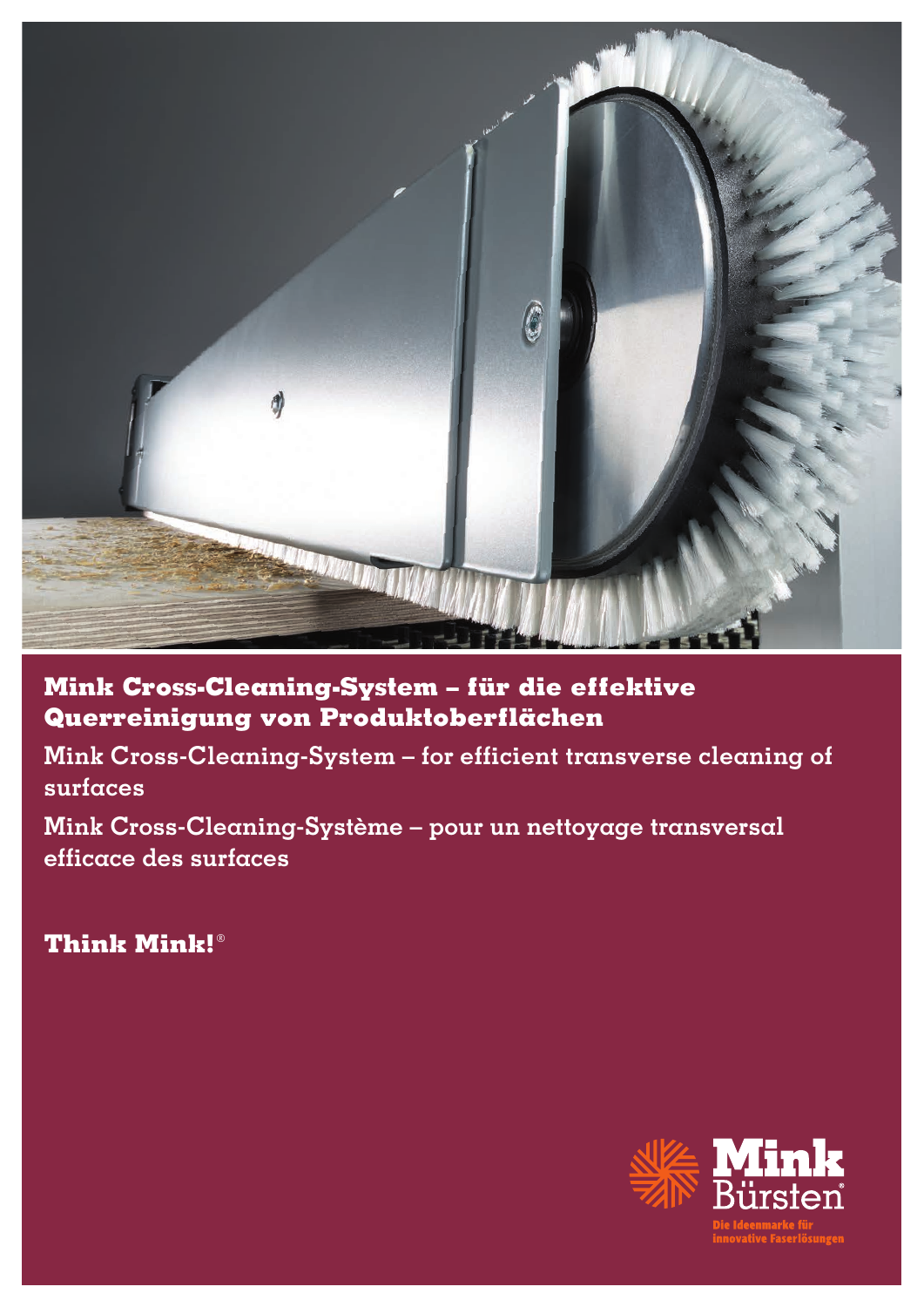**Mink Cross-Cleaning-System Mink Cross-Cleaning-System Mink Cross-Cleaning-Système**

**Think Mink!**®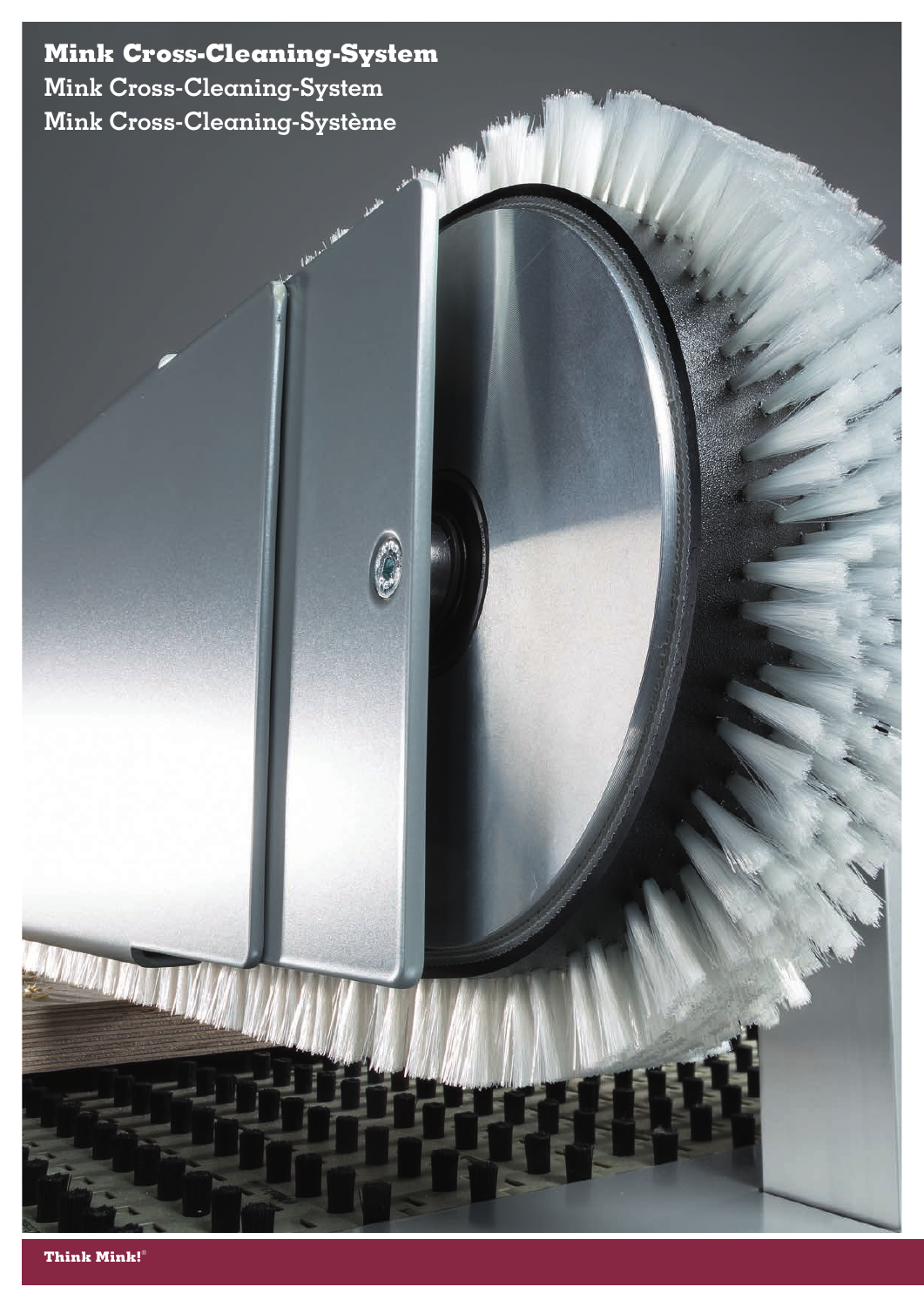# **Anpassungsfähiges Baukastensystem für die perfekte Querreinigung**

# **Adaptable modular system for perfect cross cleaning Système modulaire adaptable pour un nettoyage transversal parfait**

Um lose Partikel von Produktoberflächen sicher zu entfernen, wurde mit dem Mink Cross-Cleaning-System ein effektives Reinigungssystem entwickelt. Die linear angeordneten Riemenbürsten säubern Produktoberflächen zuverlässig quer zur Transportrichtung und sind schnell austauschbar. Das Baukastensystem ist individuell auf die jeweilige Anwendung anpassbar. Die Reinigungseinheit besteht aus einer verwindungsfreien Trägerschiene, auf der die Riemenbürste in unterschiedlichen Ausführungen montiert werden kann, dem elektrischen Antrieb, der Reinigungseinheit für die Bürste und einer Absaughaube. Der Ein- und Ausbau, auch in bestehende Anlagen, ist durch die kompakte Bauhöhe problemlos möglich. So können Produktoberflächen ein- oder beidseitig in Arbeitsbreiten von 1.750 bis 3.000 mm gereinigt werden (Sonderlängen sind auf Anfrage möglich). Um die Reinigungsleistung während des gesamten Arbeitsprozesses zu gewährleisten, wird die Riemenbürste im Umlenkbereich fortlaufend gereinigt.

The Mink Cross-Cleaning-System was developed to thoroughly remove loose particles from surfaces. The linearly arranged belt brushes reliably clean product surfaces crosswise to the conveying direction and are quickly replaceable. The modular system can be individually adjusted to the respective application. The cleaning unit consists of a torsionfree carrier rail on which the belt brush can be mounted in various different options, an electric drive, a cleaning unit for the brush as well as an extraction hood. Thanks to the low height of the system, installation and removal, even on existing machines, is very simple. In this way, product surfaces can be cleaned on one or both sides in working width of 1,750 to 3,000 mm (Special lengths are available upon request). In order to ensure a thorough cleaning performance during the entire work process, the belt brush is continuously cleaned in the deflection area.

Pour éliminer les dépôts de particules, nous avons mis au point un système de nettoyage efficace : le Mink Cross-Cleaning-Système. Les courroie-brosses disposées de manière linéaire nettoient la surface des produits de manière fiable perpendiculairement au sens de convoyage et peuvent être remplacées rapidement. Le système modulaire est adaptable individuellement à l'application concernée. L'unité de nettoyage se compose d'un rail porteur sans torsion, sur lequel la courroie-brosse peut être montée en différentes versions, de l'entraînement électrique, de l'unité de nettoyage pour la brosse et d'une hotte d'aspiration. Le montage et le démontage, même dans des installations existantes, ne posent aucun problème grâce à la faible hauteur de montage. Les surfaces des produits peuvent ainsi être nettoyées sur un ou deux côtés dans des largeur de travail de 1 750 à 3 000 mm (Des longueurs spéciales sont possibles sur demande). Pour garantir l'efficacité du nettoyage pendant tout le processus de travail, la courroie-brosse est nettoyée en permanence dans la zone de renvoi.

## **Ihre Vorteile: Your advantages: Vos avantages :**

- **•** Effektive Querreinigung auch kleinster loser Partikel unter Schonung der Produktoberflächen
- **•** Unterschiedliche Besatzmaterialien auf Ihre Vorgaben angepasst
- **•** Gut in bestehende Fertigungslinien zu integrieren
- **•** Ständige Reinigung der Bürsteneinheit durch Rakelbürste im Umlenkbereich
- **•** Geringe Bauhöhe, kompakte Bauweise
- **•** Efficient transverse cleaning of even the tiniest particles while being gentle to sensitive surfaces
- Various bristle materials to suit your requirements
- Easy to install on existing machinery
- Continuous cleaning of bristles in the deflection area
- **•** Nettoyage transversal efficace, même de petites particules en suspend tout en épargnant les surfaces
- **•** Matériaux de garnissage adaptés à vos impositions
- **•** S'adapte facilement à vos lignes de fabrication
- **•** Nettoyage constant de l'unité de brossage dans le rouleau de renvoi au moyen d'une brosse racleuse
- **•** Faible encombrement, conception compacte
- **•** Laufgeschwindigkeit bis 50 m/min **•** Hohe Flexibilität der Fasern **•** Ein- oder beidseitige Reinigung der Produktoberflächen möglich
- **•** Sehr gute Reinigungswirkung schon bei geringem Anpressdruck
- **•** Schneller Austausch und Wechsel der Riemen
- Small assembly height, compact structure
- Running speed up to 50 m/min
- **Extremely flexible bristles**
- One- or two-sided cleaning of product surfaces possible
- Excellent cleaning effect even at low contact pressure
- Fast exchange of the belt
- **•** Vitesse d'avancement jusqu'à 50 m/min
- **•** Grande flexibilité des fibres
- **•** Nettoyage d'un côté ou des deux côtés de la surface du produit
- **•** Très bon effet de nettoyage même avec une faible pression d'application
- **•** Remplacement rapide de la courroie





Mink Bürsten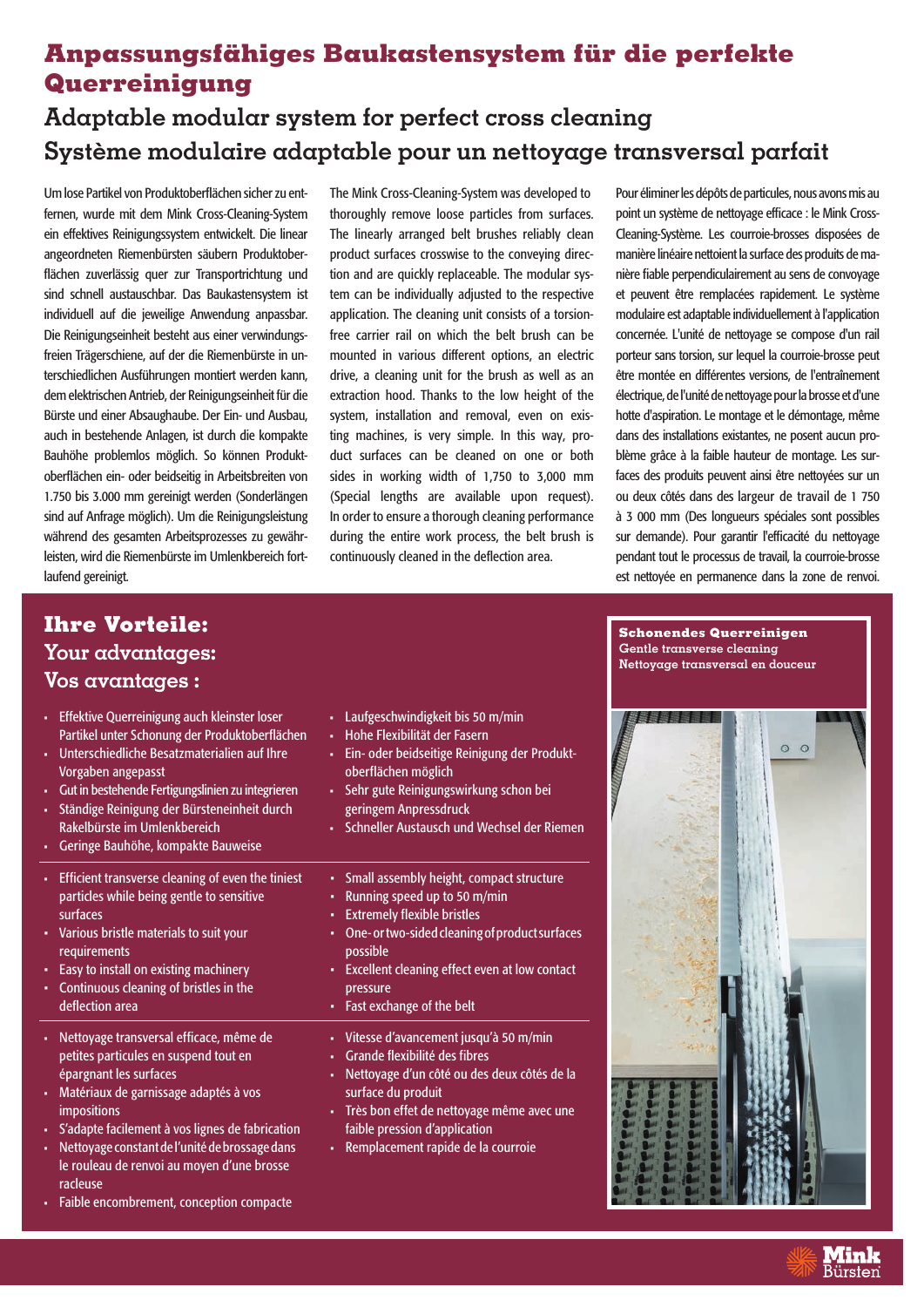# **Technischer Aufbau des Mink Cross-Cleaning-Systems**

**Technical construction of the Mink Cross-Cleaning-System Structure technique du Mink Cross-Cleaning-Système**

> Getriebemotor mit 0,37 kW und 50 m/min Bandgeschwindigkeit Motor with 0.37 kW and 50 m/min belt speed Moteur d'entraînement de 0,37 kW offrant une vitesse de bande de 50 m/min



Rakelbürste Scraper brush Brosse de raclage



### Verwindungssteifes Trägerprofil inklusive Nutmuttern zur flexiblen Befestigung Torsion-resistant support profile including

**THURSEY** 

slotted nuts for flexible mounting Profilé porteur résistant à la torsion, y compris écrous à encoches pour une fixation flexible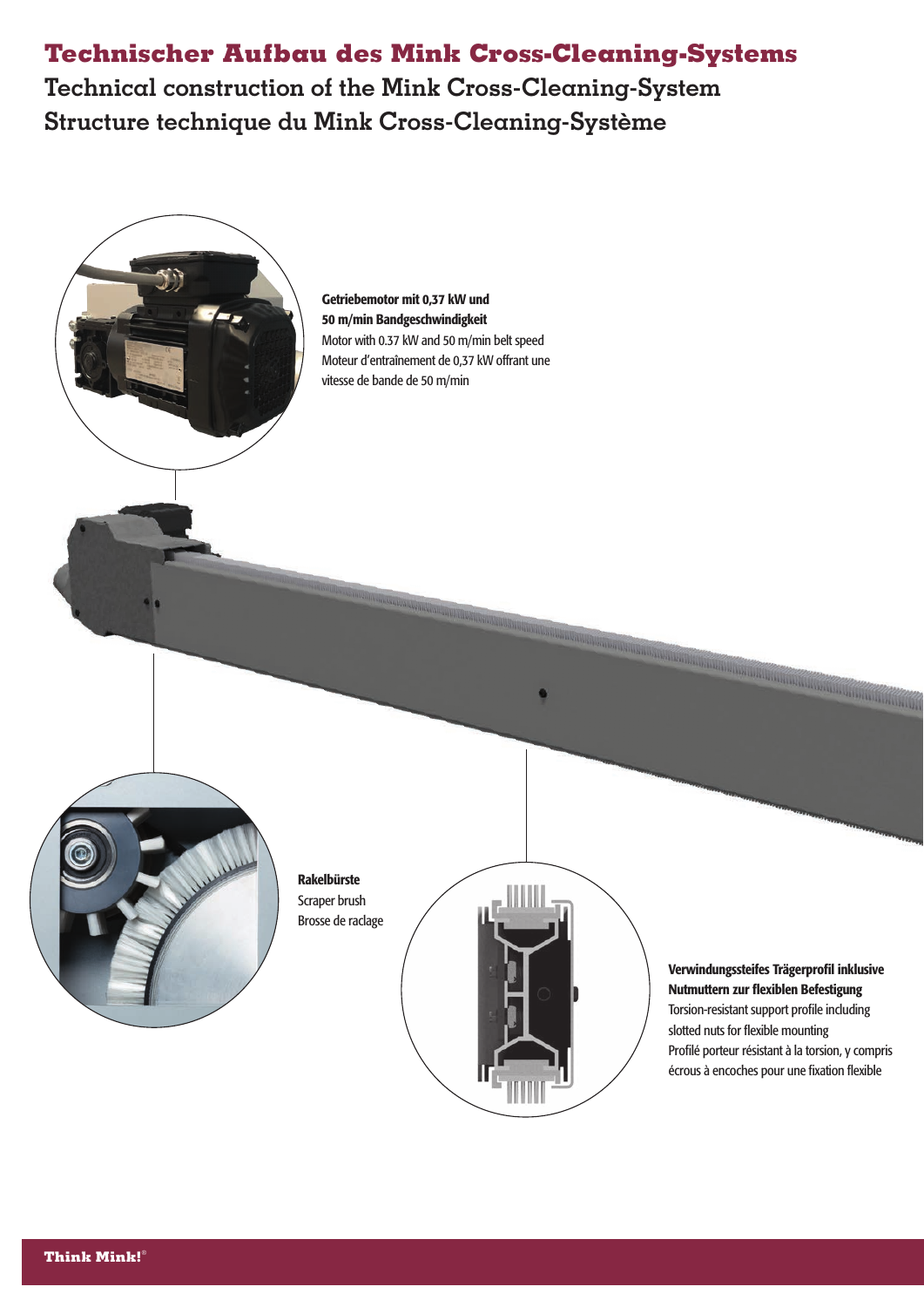Schnell-Wechsel-System für manuellen Riemenwechsel Quick-Change-System for manual belt exchange Système de remplacement rapide pour le changement manuel de la courroie

<u> Albanya ya Tanzania ya Tanzania ya Tanzania ya Tanzania ya Tanzania ya Tanzania ya Tanzania ya Tanzania ya T</u>



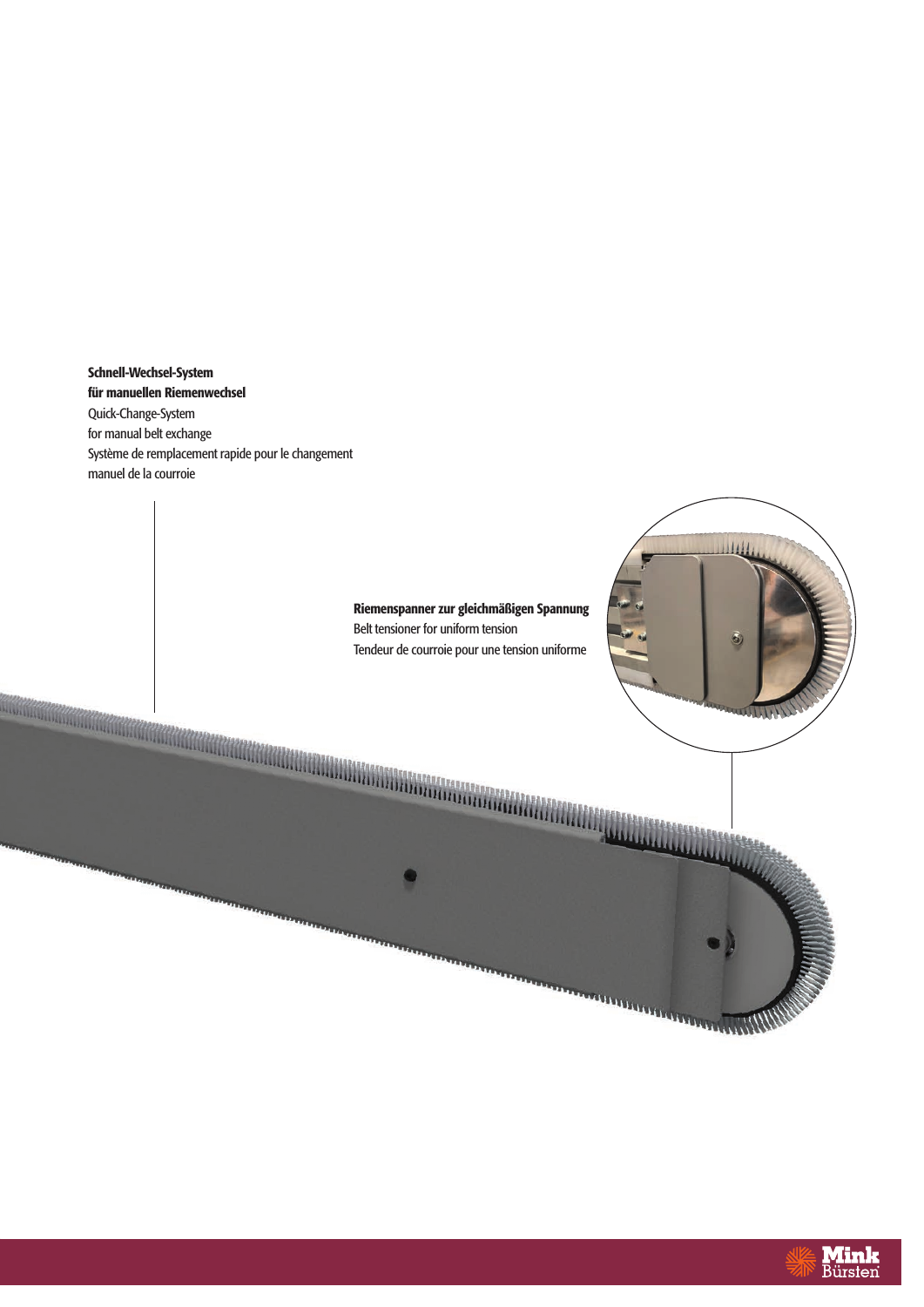# **Technische Hinweise für das Mink Cross-Cleaning-System**

**Technical references for the Mink Cross-Cleaning-System Remarques technique pour le Mink Cross-Cleaning-Système**



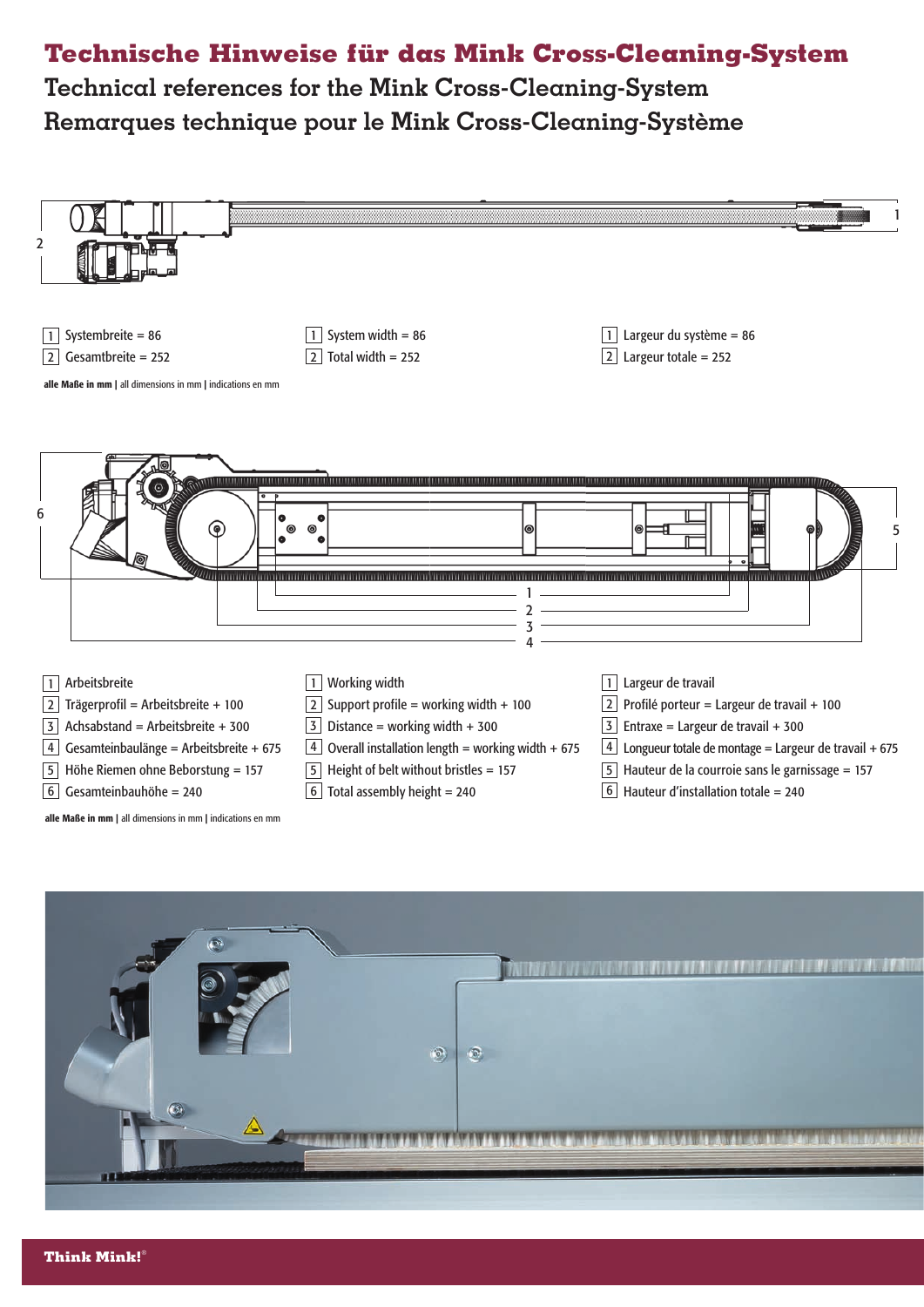| <b>CCS Mink Cross-Cleaning-System</b> Mink Cross-Cleaning-System Mink Cross-Cleaning-Système |                                                     |                            |                 |
|----------------------------------------------------------------------------------------------|-----------------------------------------------------|----------------------------|-----------------|
| Riemenmaterial                                                                               | <b>Ropanylriemen (TPU)</b>                          |                            |                 |
| Belt material                                                                                | <b>Ropanyl belt (TPU)</b>                           |                            |                 |
| Matière de la courroie                                                                       | <b>Courroie en ropanyl (TPU)</b>                    |                            |                 |
| Arbeitsbreite                                                                                | 1.750 mm                                            | 2.500 mm                   | 3.000 mm        |
| <b>Working width</b>                                                                         | 1.750 mm                                            | 2,500 mm                   | 3,000 mm        |
| Largeur de travail                                                                           | 1.750 mm                                            | 2.500 mm                   | 3.000 mm        |
| <b>Faserhöhe</b>                                                                             | max. 20 mm                                          |                            |                 |
| <b>Bristle height</b>                                                                        | max. 20 mm                                          |                            |                 |
| Hauteur de fibre                                                                             | max. 20 mm                                          |                            |                 |
| <b>Fasermaterialien (Standard)</b>                                                           | PA 6.6 schwarz 0,30 mm                              | PA 6.6 transparent 0,15 mm | <b>Rosshaar</b> |
| Bristle materials (standard)                                                                 | PA 6.6 black 0.30 mm                                | PA 6.6 transparent 0.15 mm | Horse hair      |
| Matières des fibres (standard)                                                               | PA 6.6 noir 0,30 mm                                 | PA 6.6 transparent 0,15 mm | Crin de cheval  |
| Riemenbreite                                                                                 | <b>50 mm</b>                                        |                            |                 |
| <b>Belt width</b>                                                                            | 50 mm                                               |                            |                 |
| Largeur de courroie                                                                          | 50 mm                                               |                            |                 |
| Kontakttemperatur je nach Fasermaterial                                                      | bis 120 $\degree$ C                                 |                            |                 |
| Contact temperature depending on bristle material                                            | up to 120 $\degree$ C                               |                            |                 |
| Température de contact selon le type des fibres                                              | jusqu'à 120 °C                                      |                            |                 |
| Strömungsgeschwindigkeit                                                                     | mind. 28 $m/s$                                      |                            |                 |
| <b>Flow speed</b>                                                                            | min. $28 \text{ m/s}$                               |                            |                 |
| Vitesse d'écoulement                                                                         | au moins $28 \text{ m/s}$                           |                            |                 |
| <b>Absaugleistung</b>                                                                        | 9 m <sup>3</sup> /min                               |                            |                 |
| <b>Extraction capacity</b>                                                                   | $9 \text{ m}^3/\text{min}$                          |                            |                 |
| Puissance d'aspiration                                                                       | $9 \text{ m}^3/\text{min}$                          |                            |                 |
| <b>Ø Absaugstutzen</b>                                                                       | <b>80 mm</b>                                        |                            |                 |
| Ø Suction nozzle                                                                             | 80 mm                                               |                            |                 |
| Ø des tubulures d'aspiration                                                                 | 80 mm                                               |                            |                 |
| <b>Drehzahl</b>                                                                              | 2.810/102 u/min (Nennfrequenz 50 Hertz)             |                            |                 |
| <b>RPM</b>                                                                                   | 2,810/102 rpm (nominal frequency 50 Hertz)          |                            |                 |
| Vitesse de rotation                                                                          | 2.810/102 tr/min (fréquence nominale 50 Hertz)      |                            |                 |
| Motorspannung                                                                                | 230/400 V Dreieck/Stern                             |                            |                 |
| Motor voltage                                                                                | 230/400 V triangle/star                             |                            |                 |
| Tension du moteur                                                                            | 230/400 V couplage soit en étoile, soit en triangle |                            |                 |
| <b>Nennstrom</b>                                                                             | $1,51/0,86$ A                                       |                            |                 |
| Nominal current                                                                              | $1.51/0.86$ A                                       |                            |                 |
| Courant nominal                                                                              | $1,51/0,86$ A                                       |                            |                 |
| <b>Getriebemotor</b>                                                                         | 0,37 kW                                             |                            |                 |
| Motor                                                                                        | $0.37$ kW                                           |                            |                 |
| Moteur d'entraînement                                                                        | 0,37 kW                                             |                            |                 |